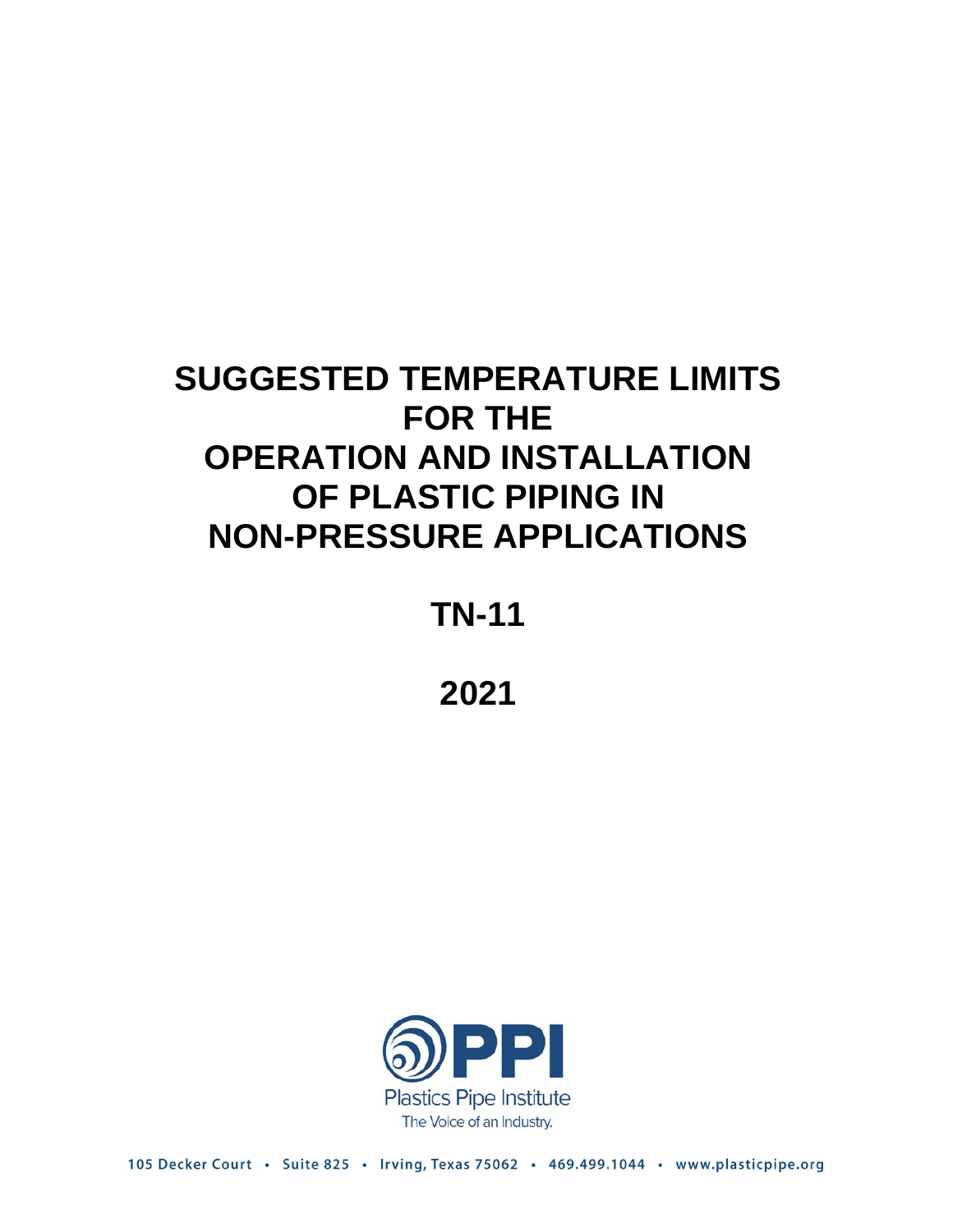### **Foreword**

This technical note was developed and published with the technical help and financial support of the members of the Plastics Pipe Institute (PPI). These members have shown their commitment to developing and improving quality products by assisting standards development organizations in the development of standards, and also by developing design aids and reports to help engineers, code officials, specifying groups, contractors and users.

The purpose of this technical note is to provide suggested temperature limits for the operation and installation of plastic piping in non-pressure applications.

The PPI has prepared this technical note as a service to the industry. The information in this note is offered in good faith and believed to be accurate at the time of its preparation, but is offered "as is" without any express or implied warranty, including WARRANTIES OF MERCHANTABILITY AND FITNESS FOR A PARTICULAR PURPOSE. Additional information may be needed in some areas, especially with regard to unusual or special applications. Consult the manufacturer or material supplier for more detailed information. A list of member manufacturers is available on the PPI website. PPI does not endorse the proprietary products or processes of any manufacturer and assumes no responsibility for compliance with applicable laws and regulations.

PPI intends to revise this technical note within five years, or sooner if required, from the date of its publication, in response to comments and suggestions from users of the document. Please send suggestions of improvements to the address below. Information on other publications can be obtained by contacting PPI directly or visiting our website.

The Plastics Pipe Institute, Inc.

[www.plasticpipe.org](http://www.plasticpipe.org/)

This Technical Note, TN-11, was first issued in December 1999 and revised in December 2021.

© 2021 The Plastics Pipe Institute, Inc.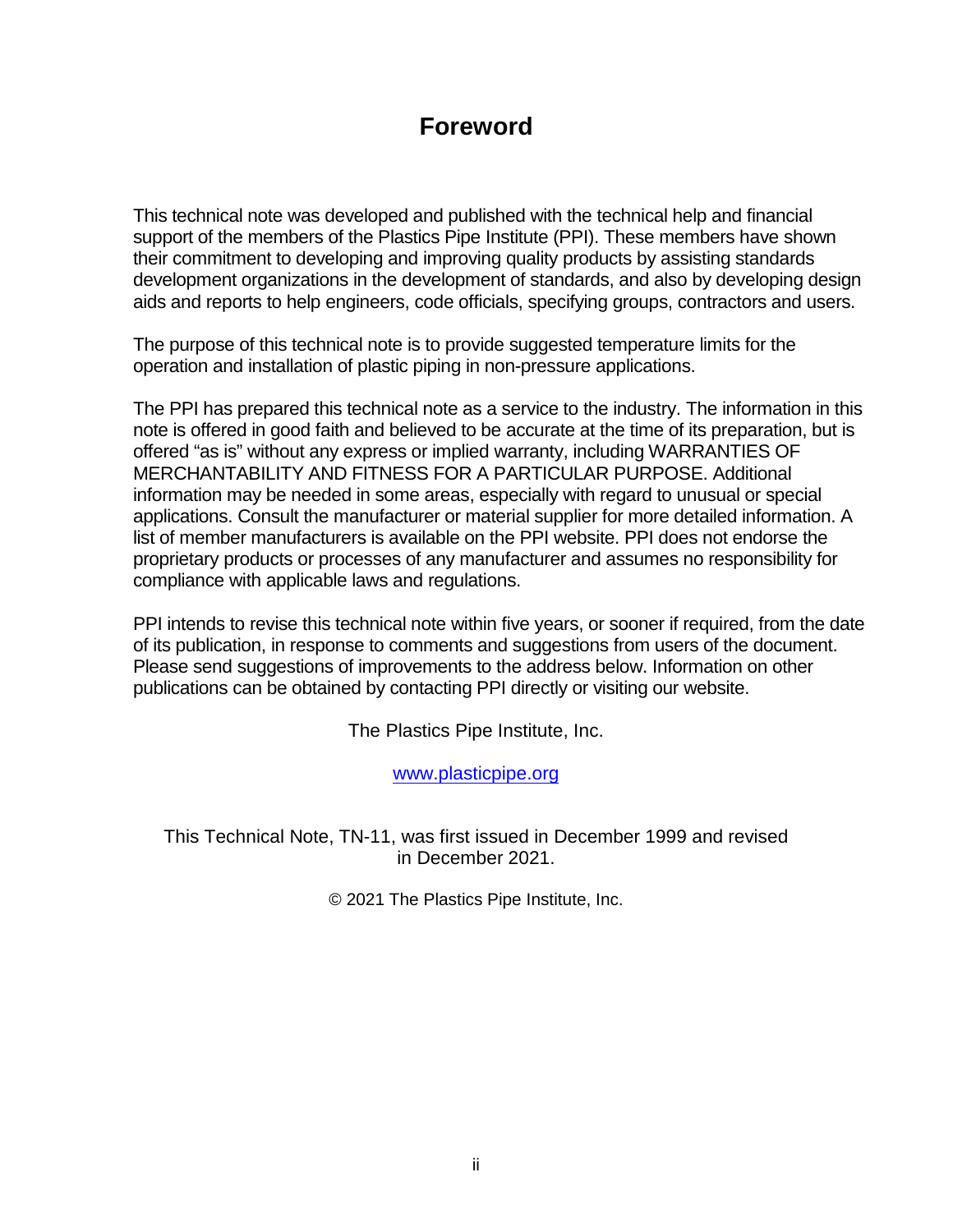## **Table of Contents**

| 1.0 |  |
|-----|--|
| 2.0 |  |
|     |  |
|     |  |
|     |  |
|     |  |
|     |  |
|     |  |
|     |  |
|     |  |
|     |  |
| 4.0 |  |
|     |  |
|     |  |
|     |  |
|     |  |
|     |  |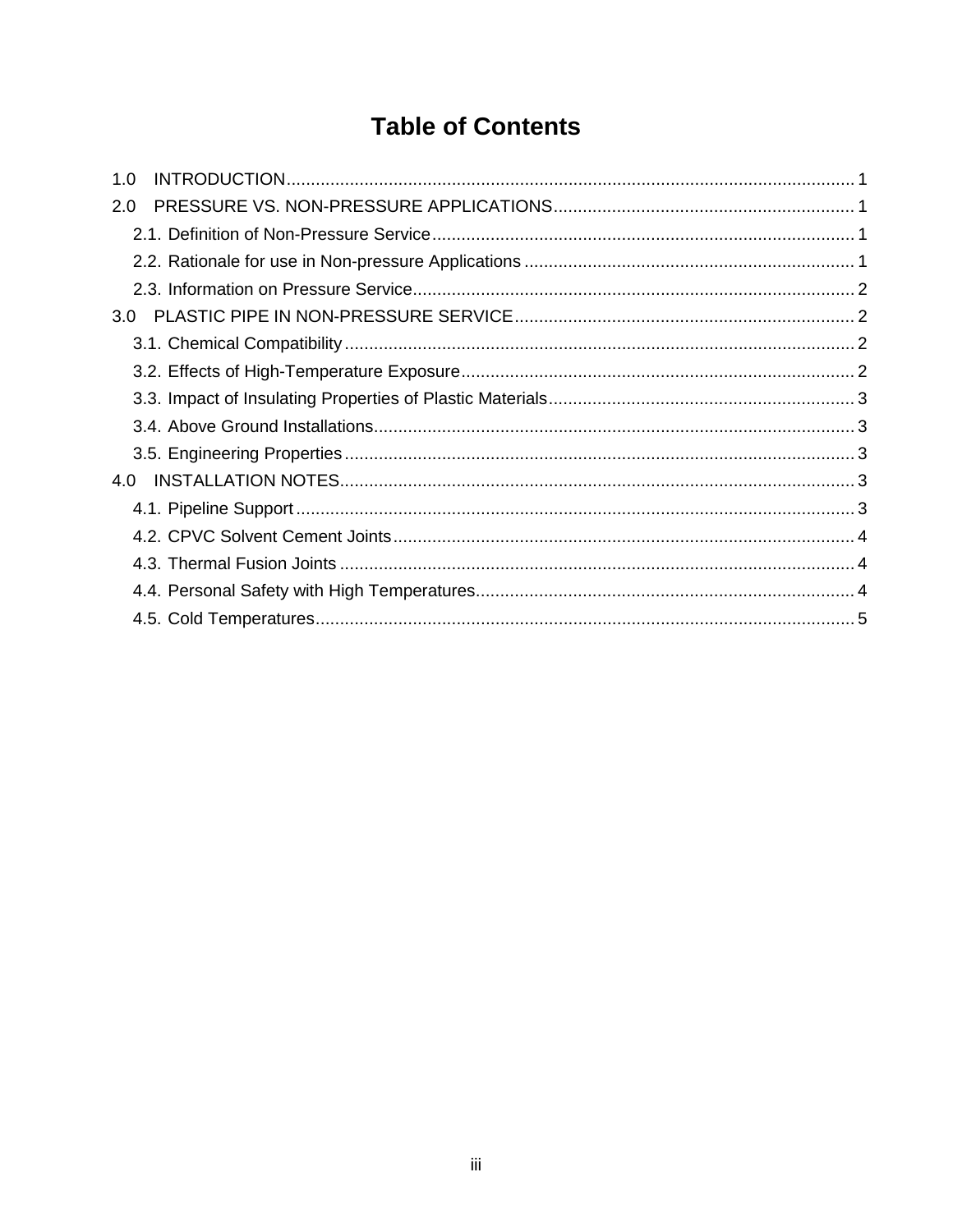#### **SUGGESTED TEMPERATURE LIMITS FOR THE INSTALLATION AND OPERATION OF PLASTIC PIPING IN NON-PRESSURE APPLICATIONS**

#### <span id="page-3-0"></span>1.0 INTRODUCTION

This technical note is intended to provide general information about minimum and maximum installation and operating temperatures for the listed plastic pipe and fitting materials in nonpressure applications.

The temperature limits presented here are based on non-pressurized continuous exposure to high temperature aqueous (i.e., fluid) environments. Piping manufacturers should be consulted regarding the applicability of these limits in the presence of specific chemicals or conditions.

This Technical Note is not a design manual. Engineers, designers, and installers should refer to pipe, tubing and fitting manufacturer's technical data and design manuals for detailed design and installation information.

In addition, users should follow industry standards (e.g., standard specification, standard practices) such as those published by ASTM, AWWA, CSA and other standards development organizations, as well as applicable building and construction codes and local regulations.

**Note 1**: The materials included in this document are those which PPI and its members have the most knowledge and experience. Material or pipe manufacturers should be consulted for recommendations about other piping materials.

#### <span id="page-3-2"></span><span id="page-3-1"></span>2.0 PRESSURE VS. NON-PRESSURE APPLICATIONS

#### 2.1. Definition of Non-Pressure Service

For purposes of this document, non-pressure piping systems should be considered those piping systems which do not operate fully charged for their continuous length and for which the static head never exceeds 15 psig.

#### <span id="page-3-3"></span>2.2. Rationale for use in Non-pressure Applications

Plastic piping materials are typically stress-rated for pressurized service at specific temperatures in accordance with industry-established procedures. PPI's TR-4 provides a listing of piping materials and their respective hydrostatic design stresses (HDS in accordance with ASTM D2837) or minimum required strengths (MRS in accordance with ISO 9080 and 12161) which are used to pressure rate a specific piping product. For more information, the reader is referred to PPI's TR-3 and TR-4.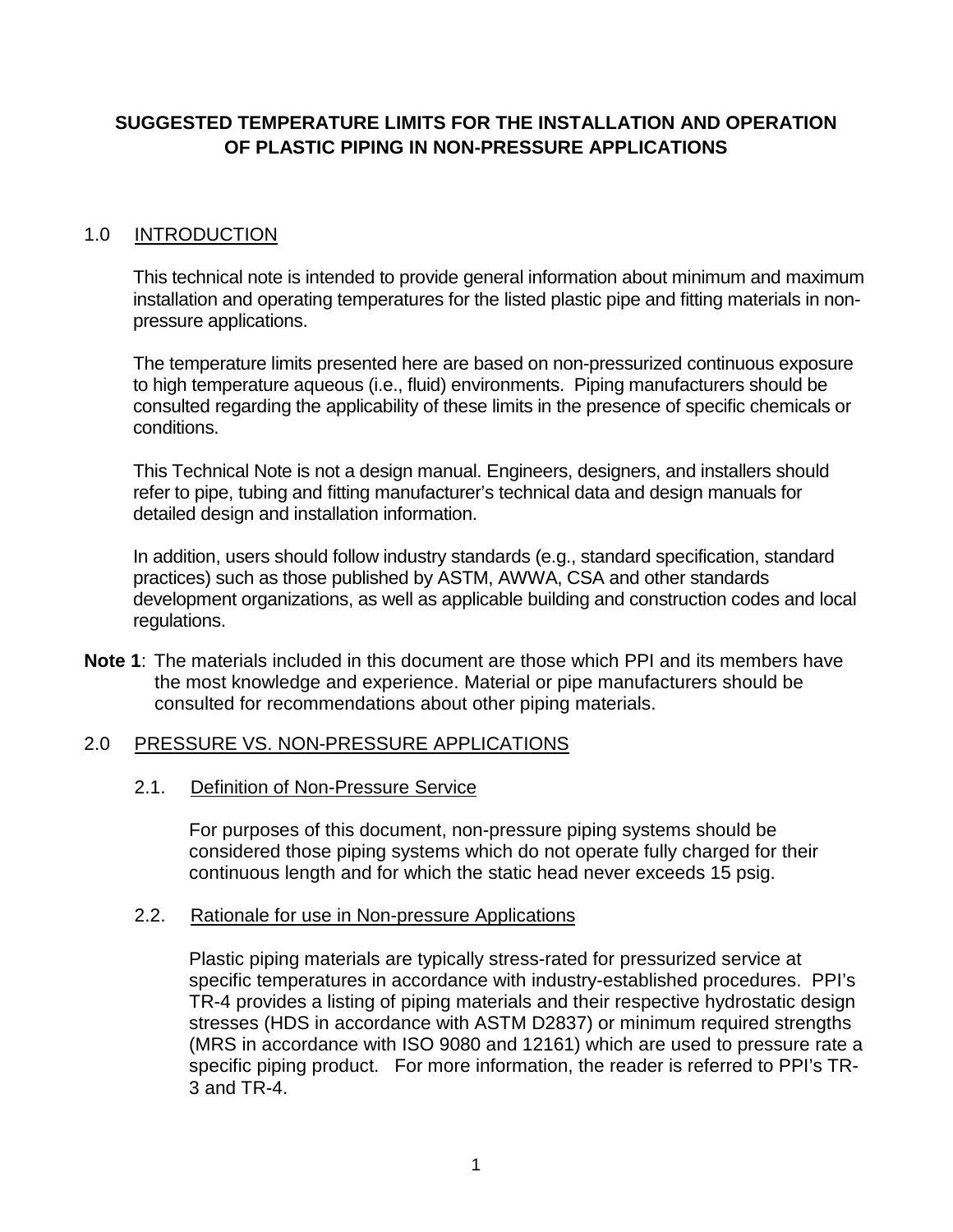Many of the variables considered in stress-rating a plastic pipe for pressurized service are less of a factor in the installation and use of these products in nonpressurized service. In these situations, it is feasible to install or operate a plastic piping under conditions above or below the temperature range for which the same piping material has been stress-rated for pressurized service. This document provides guidance on the use of many of the more common plastic piping products in those situations where pressurized service as defined herein is not a design consideration.

#### <span id="page-4-0"></span>2.3. Information on Pressure Service

Whereas many of the pipe and fitting materials found within this document are intended and approved for pressurized service, the minimum and maximum operating temperatures for pressurized applications are not listed within this document.

Instead, users are referred to supplementary PPI publications on this topic as well as industry standards (e.g., standard specifications, standard practices) such as those published by ASTM, AWWA, CSA and other standards development organizations, as well as applicable building and construction codes and local regulations, and manufacturer's technical data.

#### <span id="page-4-1"></span>3.0 PLASTIC PIPE IN NON-PRESSURE SERVICE

The following information and precautions should be considered before plastic non-pressure piping systems are designed to transport fluids at the minimum and maximum temperature limits suggested in this document.

#### <span id="page-4-2"></span>3.1. Chemical Compatibility

It may be advisable in some cases to reduce these maximum temperature limits due to the chemical compatibility between the fluid and the piping material and/or other service conditions as may be determined by the designer.

**Note 2**: See PPI TR-19 *[Chemical Resistance of Plastic Piping Systems](http://click.accelo.com/ls/click?upn=K75UyyQt0Gxzr85ozKFFDC728y0OZPgxXQHinsL2sP5-2BVFnCu2Y1IGICOeIreaK-2B6sMV_s-2Bm-2BPKDBVR12bElBH-2Fqqmnb1q3woaa5LnlO10iVghA39LcZtVoK3yOg-2FyJd8wh4FKPreWsB4YoMSXMcHBlsVmPFTF0OUuQlkh6EOpc2dTFzH1LLoVP5x6S78pufCQEzpMbM8y5sTjhrxbnpV-2F7DY11SGzmYuKq8pxxnirQc7zgOGt7WBkWQmairP52fFABB7W65moC1heQez8ZvCFSGjdtvKgYZ-2BTe0bG6xNlrXsHg28fu8B7VEfwd-2FtzEj6h976v-2B-2Bk1EyljV2WGAi-2B4ax9DSpWOgKwsPZzrWpad3w8R6sPRpUBV6RSCRusMf33zxuS)* for information about chemical compatibility of plastic pipe and fitting materials.

#### <span id="page-4-3"></span>3.2. Effects of High-Temperature Exposure

Some plastic pipe systems may be affected by the continuous exposure to higher temperature fluids. Therefore, while the guidelines presented in **Table 1** are generally accepted for the products described, not all piping compounds or materials are designed to sustain continuous exposure to high temperatures. The manufacturer should be consulted for specific information regarding thermal and oxidative stability of the piping product being considered.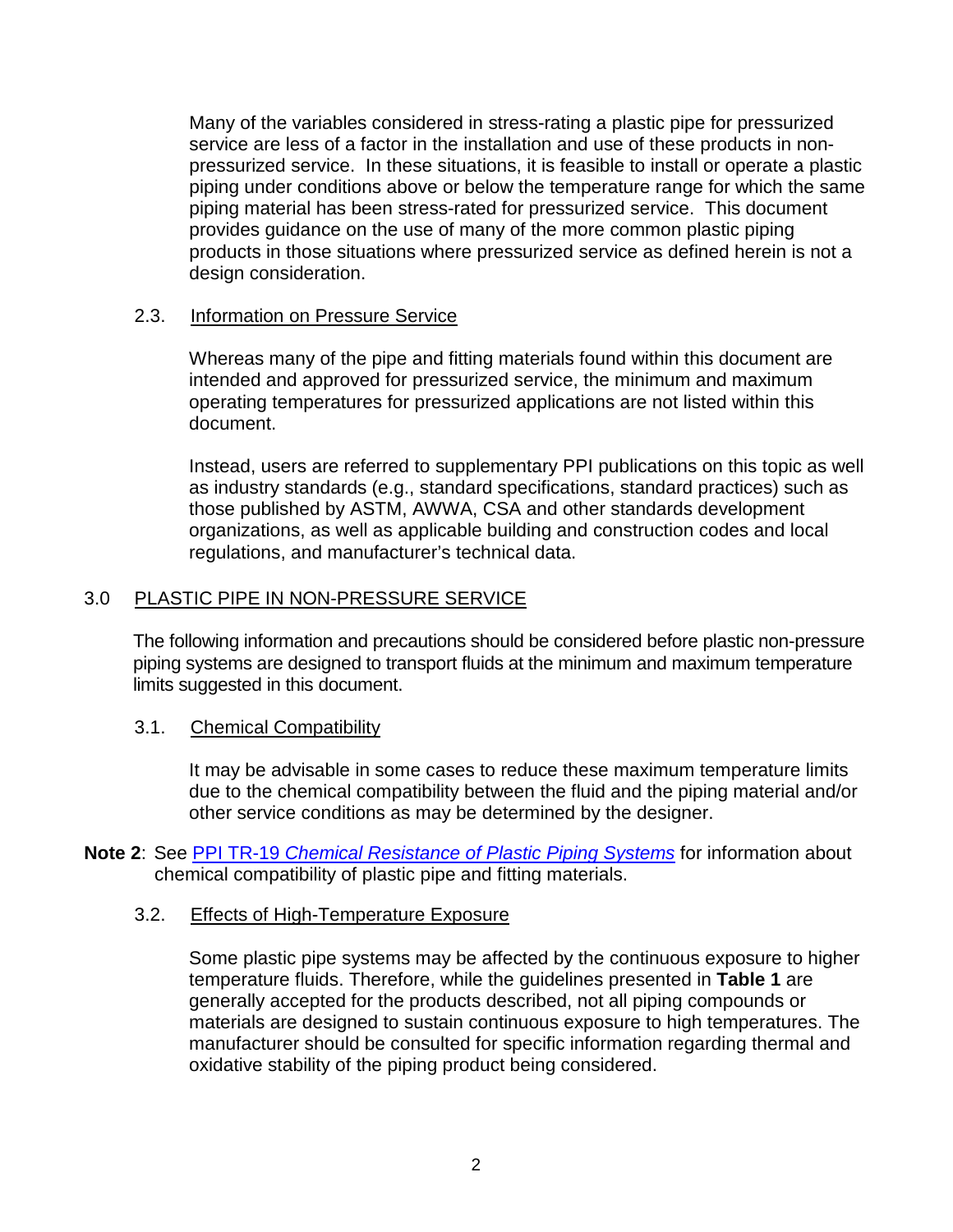#### <span id="page-5-0"></span>3.3. Impact of Insulating Properties of Plastic Materials

It should be noted that as a result of the relatively low thermal conductivity of plastics, the outer surface of the pipe might be at a lower temperature than the hotter fluid inside the pipe. The maximum temperatures suggested in **Table 1** are for the fluids being transported, and not for the outer wall of the pipe itself.

The suggested temperature limits, which have been established under the assumption that the outer pipe surface is exposed to ambient temperatures, may need to be modified for cases where this assumption is essentially incorrect, such as with buried or insulated pipe.

#### <span id="page-5-1"></span>3.4. Above Ground Installations

Above ground installations, in which a piping system conveys fluids at more traditional temperatures, but is in direct exposure to sunlight for extended periods of time, is of equal concern. In these situations, a conservative design and operating philosophy, in which continual exposure to the high temperature extremes associated with heating by sunlight of the piping system, is recommended.

The designer may want to consider the application of an additional service factor in these situations, as may be recommended by the pipe or fitting producer.

#### <span id="page-5-2"></span>3.5. Engineering Properties

The impact of service temperature on engineering properties (e.g., ring stiffness, apparent modulus, etc.) should be considered. Refer to the *[PPI Handbook](http://click.accelo.com/ls/click?upn=K75UyyQt0Gxzr85ozKFFDI0rTih6UPcnHVOE0RHVzIm3qIVgDtCiKaBf8Rordw4jLQ4d_s-2Bm-2BPKDBVR12bElBH-2Fqqmnb1q3woaa5LnlO10iVghA39LcZtVoK3yOg-2FyJd8wh4FKPreWsB4YoMSXMcHBlsVmPFTF0OUuQlkh6EOpc2dTFzH1LLoVP5x6S78pufCQEzpMbM8y5sTjhrxbnpV-2F7DY11SGzmYuKq8pxxnirQc7zgOKafascAun-2BrNhW54LPU8LlWcUexPBAEJojgChKf3Hy6NsaF2ow1GPNBN2Dz0xPpRG-2BRPOvJMNjqp7v75wTcfTSelvcjN1HkqxP7UvRDA-2F0krDCcW7k5B1VAC3bN9iu1DsyRbWGncLWZwSwGfD2p8f) of [Polyethylene Pipe](http://click.accelo.com/ls/click?upn=K75UyyQt0Gxzr85ozKFFDI0rTih6UPcnHVOE0RHVzIm3qIVgDtCiKaBf8Rordw4jLQ4d_s-2Bm-2BPKDBVR12bElBH-2Fqqmnb1q3woaa5LnlO10iVghA39LcZtVoK3yOg-2FyJd8wh4FKPreWsB4YoMSXMcHBlsVmPFTF0OUuQlkh6EOpc2dTFzH1LLoVP5x6S78pufCQEzpMbM8y5sTjhrxbnpV-2F7DY11SGzmYuKq8pxxnirQc7zgOKafascAun-2BrNhW54LPU8LlWcUexPBAEJojgChKf3Hy6NsaF2ow1GPNBN2Dz0xPpRG-2BRPOvJMNjqp7v75wTcfTSelvcjN1HkqxP7UvRDA-2F0krDCcW7k5B1VAC3bN9iu1DsyRbWGncLWZwSwGfD2p8f)*, other PPI publications or manufacturer's information.

#### <span id="page-5-4"></span><span id="page-5-3"></span>4.0 INSTALLATION NOTES

#### 4.1. Pipeline Support

Transporting fluids near the maximum temperature limit may require a continuously supported pipeline. For lower temperatures and intermittent flow, it may be acceptable to support the pipe with hangers spaced at appropriately close intervals.

The impact of thermal expansion and contraction of pipe should be considered.

The reader is referred to PPI's *[PPI Handbook of Polyethylene Pipe](http://click.accelo.com/ls/click?upn=K75UyyQt0Gxzr85ozKFFDI0rTih6UPcnHVOE0RHVzIm3qIVgDtCiKaBf8Rordw4jLQ4d_s-2Bm-2BPKDBVR12bElBH-2Fqqmnb1q3woaa5LnlO10iVghA39LcZtVoK3yOg-2FyJd8wh4FKPreWsB4YoMSXMcHBlsVmPFTF0OUuQlkh6EOpc2dTFzH1LLoVP5x6S78pufCQEzpMbM8y5sTjhrxbnpV-2F7DY11SGzmYuKq8pxxnirQc7zgOKafascAun-2BrNhW54LPU8LlWcUexPBAEJojgChKf3Hy6NsaF2ow1GPNBN2Dz0xPpRG-2BRPOvJMNjqp7v75wTcfTSelvcjN1HkqxP7UvRDA-2F0krDCcW7k5B1VAC3bN9iu1DsyRbWGncLWZwSwGfD2p8f)*, other PPI publications or the manufacturer for more information on these subjects.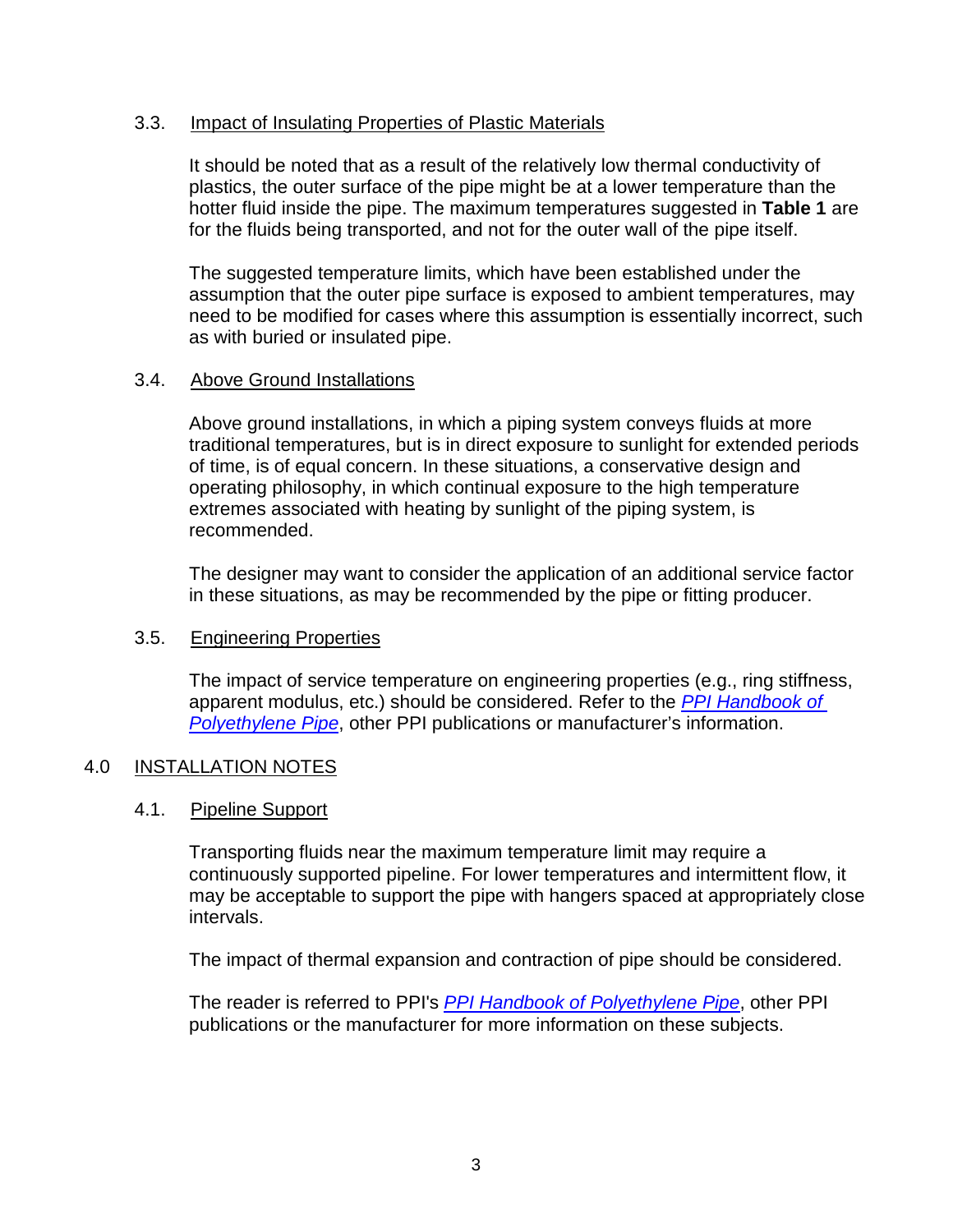#### <span id="page-6-0"></span>4.2. CPVC Solvent Cement Joints

When solvent cement joints are made at temperatures below 32°F (0°C), special precautions are needed to obtain adequate joint strength. Additional drying time may be required for solvent cement permeation and cure time of the joint. Solvent cement manufacturers should be consulted regarding precautions that should be taken at the temperature extremes indicated.

Refer to ASTM D2855 *Standard Practice for the Two-Step (Primer and Solvent Cement) Method of Joining Poly (Vinyl Chloride) (PVC) or Chlorinated Poly (Vinyl Chloride) (CPVC) Pipe and Piping Components with Tapered Sockets* and/or consult piping manufacturers for details.

#### <span id="page-6-1"></span>4.3. Thermal Fusion Joints

Fusion joining of thermoplastic pipe under the extreme temperatures presented in the tables may not be possible, or may require special consideration and handling. Allow for extremes in weather when making field joints. Heating times, dimensional changes, etc., are affected by extreme weather conditions.

Fusion joining at cold temperature extremes may require sheltering of the fusion apparatus and the fusion crew. For extreme cold temperatures, the use of temporary construction heater/s within the work environment to allow all materials and equipment to reach their minimum acceptable temperature for fusion processes. Care should also be taken at elevated temperature extremes as these may impact fusion parameters and appropriate PPE may be necessary accommodate pipe handling in a safe manner.

- **Note 3**: See ASTM F2620 *Standard Practice for Heat Fusion Joining of Polyethylene Pipe and Fittings* and PPI TR-33 *[Generic Butt Fusion Joining Procedure for Field Joining of](http://click.accelo.com/ls/click?upn=K75UyyQt0Gxzr85ozKFFDC728y0OZPgxXQHinsL2sP7KKxtLhAFvrudfGlZqYFp8q9PM_s-2Bm-2BPKDBVR12bElBH-2Fqqmnb1q3woaa5LnlO10iVghA39LcZtVoK3yOg-2FyJd8wh4FKPreWsB4YoMSXMcHBlsVmPFTF0OUuQlkh6EOpc2dTFzH1LLoVP5x6S78pufCQEzpMbM8y5sTjhrxbnpV-2F7DY11SGzmYuKq8pxxnirQc7zgO9lkS0bS0ybzh2AjKRFiwn7m8KsrXChXdW1zbKTbpnm4OB7vj-2FudViXGoW1zlsT5YLDzVpanI-2Fx4DgvPamscK6mxXsIaQSTB1f6SRS1uDhGU3-2FZmUBeF9ZIXEXws4iMTSIO1rLXYbXk9OnCYi-2Brnbo)  [Polyethylene Pipe](http://click.accelo.com/ls/click?upn=K75UyyQt0Gxzr85ozKFFDC728y0OZPgxXQHinsL2sP7KKxtLhAFvrudfGlZqYFp8q9PM_s-2Bm-2BPKDBVR12bElBH-2Fqqmnb1q3woaa5LnlO10iVghA39LcZtVoK3yOg-2FyJd8wh4FKPreWsB4YoMSXMcHBlsVmPFTF0OUuQlkh6EOpc2dTFzH1LLoVP5x6S78pufCQEzpMbM8y5sTjhrxbnpV-2F7DY11SGzmYuKq8pxxnirQc7zgO9lkS0bS0ybzh2AjKRFiwn7m8KsrXChXdW1zbKTbpnm4OB7vj-2FudViXGoW1zlsT5YLDzVpanI-2Fx4DgvPamscK6mxXsIaQSTB1f6SRS1uDhGU3-2FZmUBeF9ZIXEXws4iMTSIO1rLXYbXk9OnCYi-2Brnbo)* for information about proper joining practices, including temperatures.
- **Note 4:** See ASTM F3372 *Standard Practice for Butt Fusion Joining of PA12 Pipe and Fittings* and PPI TR-50 *[Generic Butt Fusion Joining Procedures for PA12](http://click.accelo.com/ls/click?upn=K75UyyQt0Gxzr85ozKFFDC728y0OZPgxXQHinsL2sP4-2FrIcAdlYrzwm-2BhcJajwaUbo3d_s-2Bm-2BPKDBVR12bElBH-2Fqqmnb1q3woaa5LnlO10iVghA39LcZtVoK3yOg-2FyJd8wh4FKPreWsB4YoMSXMcHBlsVmPFTF0OUuQlkh6EOpc2dTFzH1LLoVP5x6S78pufCQEzpMbM8y5sTjhrxbnpV-2F7DY11SGzmYuKq8pxxnirQc7zgMxf86n6ic9S5vX3tBBK8HfL2XXNFXNQVnb-2F9OFGIolhJrr5QmnyxESstY20vl1c9I7qhQSIl0cBbu7G-2BKFvqy3tEz3mbdUHdA9iPYbSAtwdmqi9P2nQfY3F2oN7vD-2FjUuKuZAqn-2B5Iaua0kOhhkJQx)* for information related to polyamide pipe joining.
- <span id="page-6-2"></span>**Note 5:** Also see ASTM D2657 *Standard Practice for Heat Fusion Joining of Polyolefin Pipe and Fittings*, ISO 21307 *Plastics pipes and fittings — Butt fusion jointing procedures for polyethylene (PE) piping systems* and DVS 2207 *Welding of Plastics series for additional information regarding fusion joining of thermoplastic materials*.
	- 4.4. Personal Safety with High Temperatures

Handling of any construction materials at the temperature extremes presented in the tables should be done with extreme caution. Any pipe or fitting left in direct sunlight at very high ambient temperatures will increase in temperature significantly.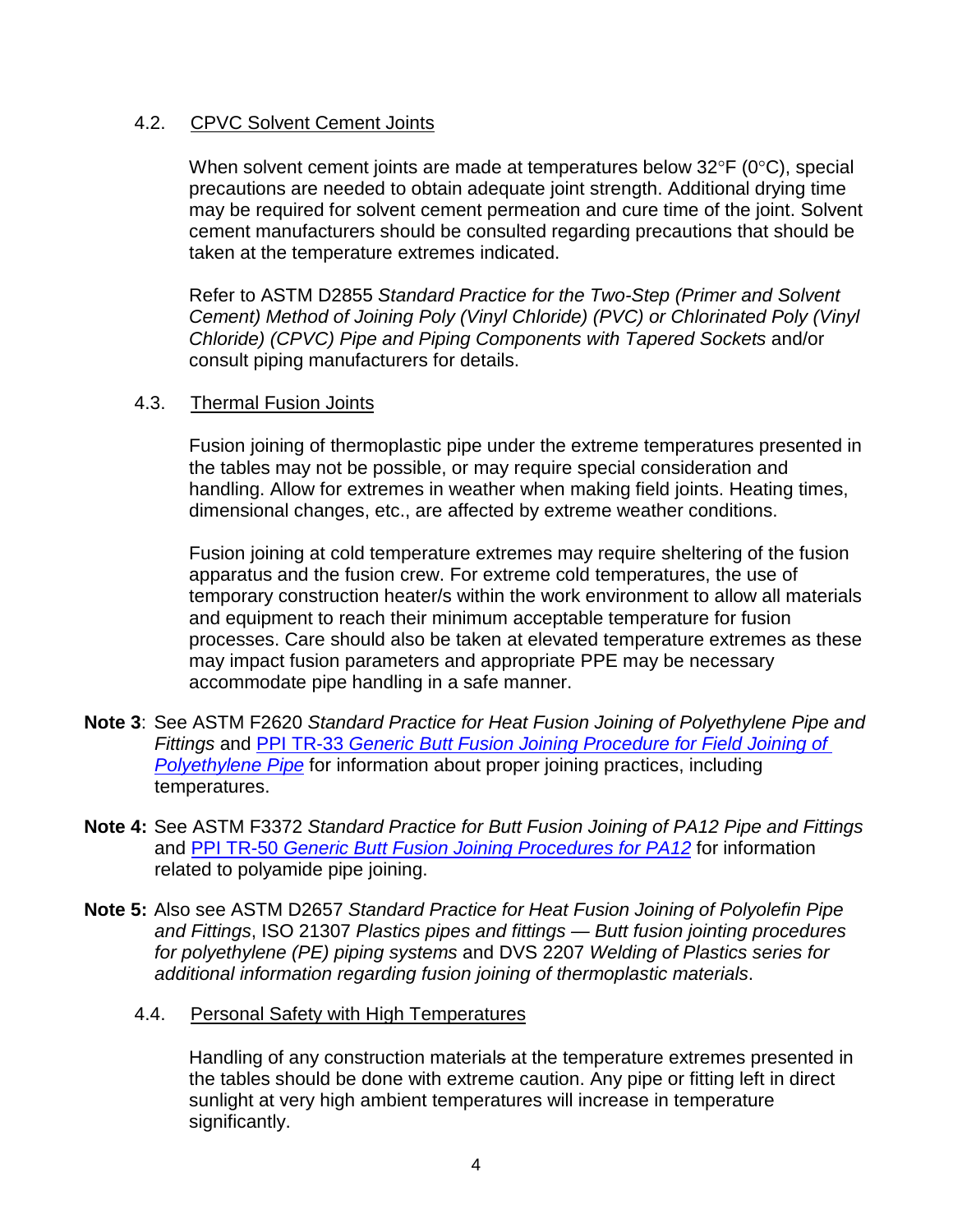Caution should be exercised in handling pipe and fittings in these situations so as to avoid any potential for personal injury. Appropriate personal protective equipment (PPE) such as gloves, arm and body protection, etc. should be considered in these situations.

#### <span id="page-7-0"></span>4.5. Cold Temperatures

The effects of low temperatures are different on various piping materials. As temperatures drop, the tensile strength and modulus of elasticity for most pipe materials increases, thus increasing the potential of low-temperature embrittlement. As such, piping should be handled in accordance with specific manufacturer's recommendations at these low temperature extremes, such as those in Table 1.

Of equal concern is the reduced flexibility that is associated with handling plastic pipe at lower temperatures which may be a consideration during installation.